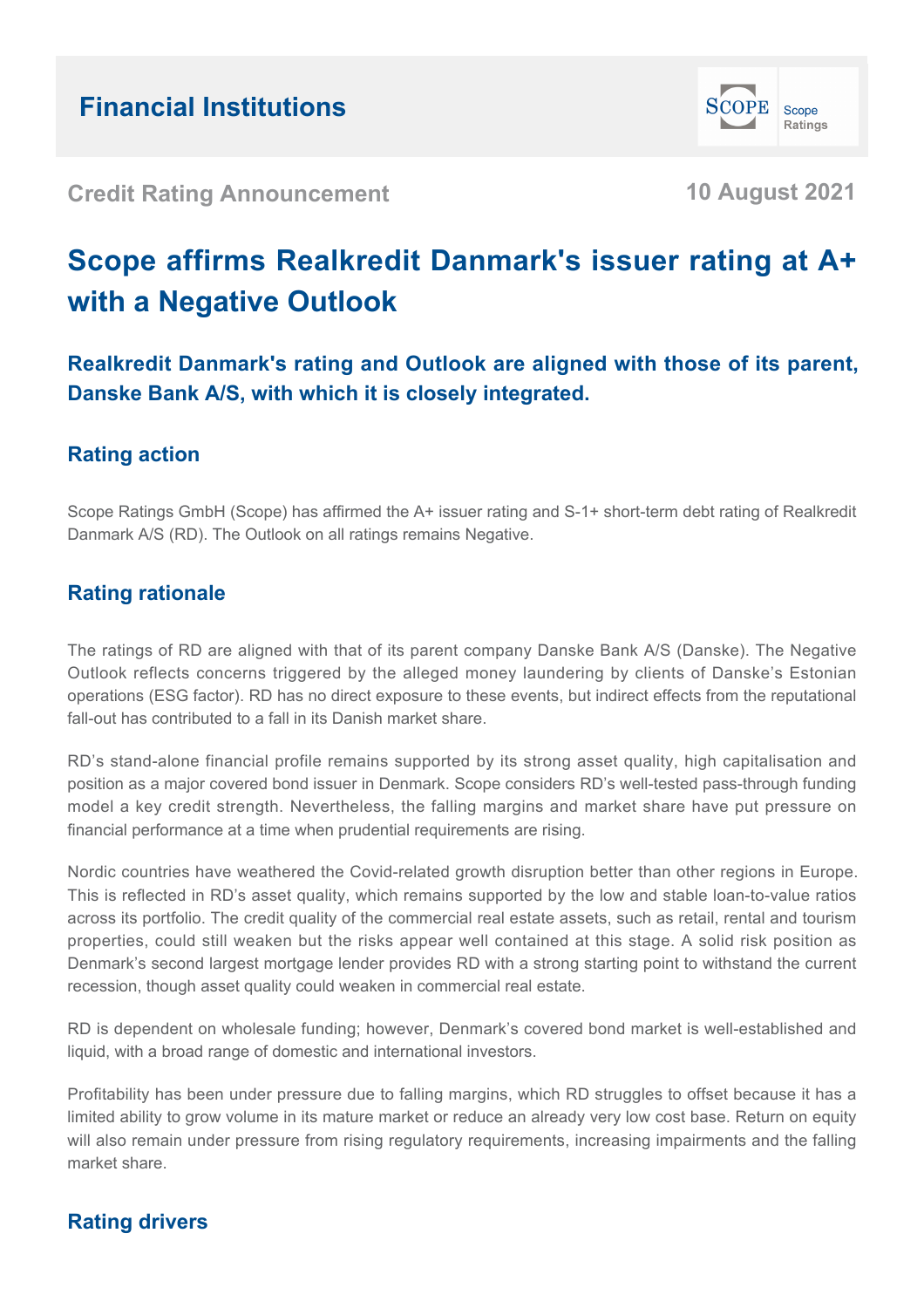RD is a core subsidiary of Danske and fully integrated into the group, following the same strategy and risk management principles. The parent company provides a first loss guarantee for a substantial number of mortgages originated through its own network.

### **Rating-change drivers**

- As RD's issuer rating is aligned with that of its parent, any change for the parent is likely to lead to a concurrent change for RD.
- Weakening of RD's positioning as a core subsidiary within Danske Group.
- $\bullet$  Material weakening in RD's standalone financial position and market share in Denmark. This would be of concern if coupled with any sign of reduced parent commitment.

#### **Overview of the rating construct**

Operating environment: not applicable

Business model: not applicable

Initial mapping refinement: not applicable

Initial mapping: not applicable

Long-term sustainability: not applicable

Adjusted anchor: not applicable

Earnings capacity and risk exposures: not applicable

Financial viability management: not applicable

Additional rating factors: not applicable

Standalone assessment: not applicable

External support: group membership (fully integrated subsidiary)

Issuer rating: A+

One or more key drivers for the credit rating action are considered ESG factors.

#### **Stress testing and cash flow analysis**

No stress testing was performed. No cash flow analysis was performed.

#### **Methodology**

The methodology used for these Credit Ratings and Outlooks, (Bank Rating Methodology, 26 January 2021), is available on https://www.scoperatings.com/#!methodology/list.

Scope Ratings GmbH and Scope Ratings UK Limited apply the same methodologies/models and key rating assumptions for their credit rating services, while Scope Hamburg GmbH's methodologies/models and key rating assumptions are different from those of Scope Ratings GmbH and Scope Ratings UK Limited.

Information on the meaning of each Credit Rating category, including definitions of default, recoveries, Outlooks and Under Review, can be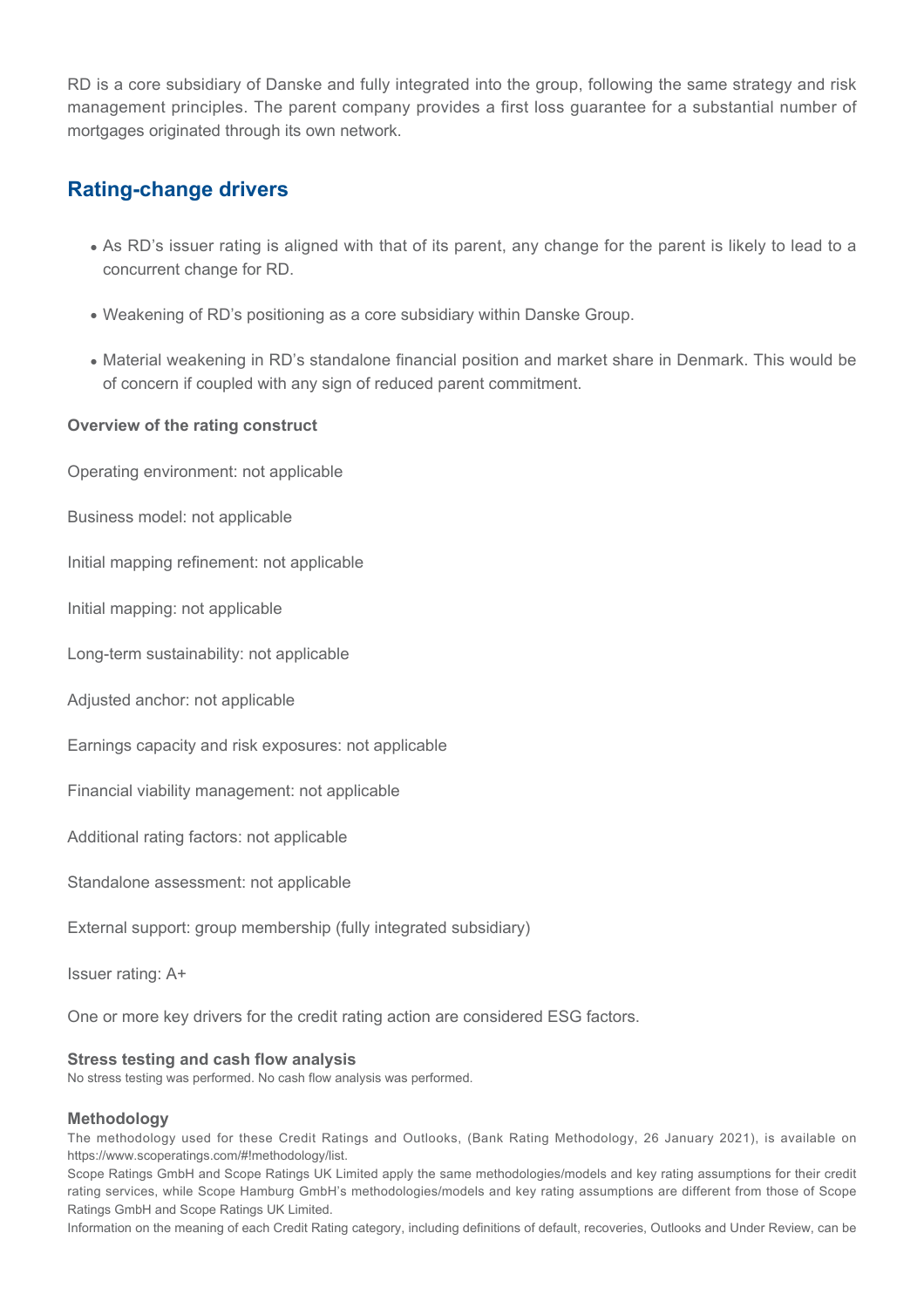viewed in 'Rating Definitions – Credit Ratings, Ancillary and Other Services', published on https://www.scoperatings.com/#!governanceand-policies/rating-scale. Historical default rates of the entities rated by Scope Ratings can be viewed in the Credit Rating performance report at https://www.scoperatings.com/#governance-and-policies/regulatory-ESMA. Also refer to the central platform (CEREP) of the European Securities and Markets Authority (ESMA): http://cerep.esma.europa.eu/cerep-web/statistics/defaults.xhtml. A comprehensive clarification of Scope Ratings' definitions of default and Credit Rating notations can be found at https://www.scoperatings.com/#governance-and-policies/rating-scale. Guidance and information on how environmental, social or governance factors (ESG factors) are incorporated into the Credit Rating can be found in the respective sections of the methodologies or guidance documents provided on https://www.scoperatings.com/#!methodology/list.

The Outlook indicates the most likely direction of the Credit Ratings if the Credit Ratings were to change within the next 12 to 18 months.

#### **Solicitation, key sources and quality of information**

The Rated Entity and/or its Related Third Parties participated in the Credit Rating process.

The following substantially material sources of information were used to prepare the Credit Ratings: public domain, the Rated Entity and Scope Ratings' internal sources.

Scope Ratings considers the quality of information available to Scope Ratings on the Rated Entity or instrument to be satisfactory. The information and data supporting these Credit Ratings originate from sources Scope Ratings considers to be reliable and accurate. Scope Ratings does not, however, independently verify the reliability and accuracy of the information and data.

Prior to the issuance of the Credit Rating action, the Rated Entity was given the opportunity to review the Credit Ratings and Outlooks and the principal grounds on which the Credit Ratings and Outlooks are based. Following that review, the Credit Ratings were not amended before being issued.

#### **Regulatory disclosures**

These Credit Ratings and Outlooks are issued by Scope Ratings GmbH, Lennéstraße 5, D-10785 Berlin, Tel +49 30 27891-0. The Credit Ratings and Outlooks are UK-endorsed.

Lead analyst: Christian van Beek, Director

Person responsible for approval of the Credit Ratings: Dierk Brandenburg, Managing Director

The Credit Ratings/Outlooks were first released by Scope Ratings on 29 August 2018. The Credit Ratings/Outlooks were last updated on 19 August 2020.

#### **Potential conflicts**

See www.scoperatings.com under Governance & Policies/EU Regulation/Disclosures for a list of potential conflicts of interest related to the issuance of Credit Ratings.

#### **Conditions of use / exclusion of liability**

© 2021 Scope SE & Co. KGaA and all its subsidiaries including Scope Ratings GmbH, Scope Ratings UK Limited, Scope Analysis GmbH, Scope Investor Services GmbH, and Scope ESG Analysis GmbH (collectively, Scope). All rights reserved. The information and data supporting Scope's ratings, rating reports, rating opinions and related research and credit opinions originate from sources Scope considers to be reliable and accurate. Scope does not, however, independently verify the reliability and accuracy of the information and data. Scope's ratings, rating reports, rating opinions, or related research and credit opinions are provided 'as is' without any representation or warranty of any kind. In no circumstance shall Scope or its directors, officers, employees and other representatives be liable to any party for any direct, indirect, incidental or other damages, expenses of any kind, or losses arising from any use of Scope's ratings, rating reports, rating opinions, related research or credit opinions. Ratings and other related credit opinions issued by Scope are, and have to be viewed by any party as, opinions on relative credit risk and not a statement of fact or recommendation to purchase, hold or sell securities. Past performance does not necessarily predict future results. Any report issued by Scope is not a prospectus or similar document related to a debt security or issuing entity. Scope issues credit ratings and related research and opinions with the understanding and expectation that parties using them will assess independently the suitability of each security for investment or transaction purposes. Scope's credit ratings address relative credit risk, they do not address other risks such as market, liquidity, legal, or volatility. The information and data included herein is protected by copyright and other laws. To reproduce, transmit, transfer, disseminate, translate, resell, or store for subsequent use for any such purpose the information and data contained herein, contact Scope Ratings GmbH at Lennéstraße 5 D-10785 Berlin.

### **About Scope Ratings GmbH**

Scope Ratings GmbH is part of the Scope Group with headquarters in Berlin and offices in Frankfurt, London, Madrid, Milan, Oslo and Paris. As the leading European credit rating agency, the company specialises in the analysis and ratings of financial institutions, corporates, structured finance, project finance and public finance. Scope Ratings offers a credit risk analysis that is opinion-driven, forward-looking and non-mechanistic, an approach which adds to a greater diversity of opinions for institutional investors. Scope Ratings is a credit rating agency registered in accordance with the EU rating regulation and operating in the European Union with ECAI status.